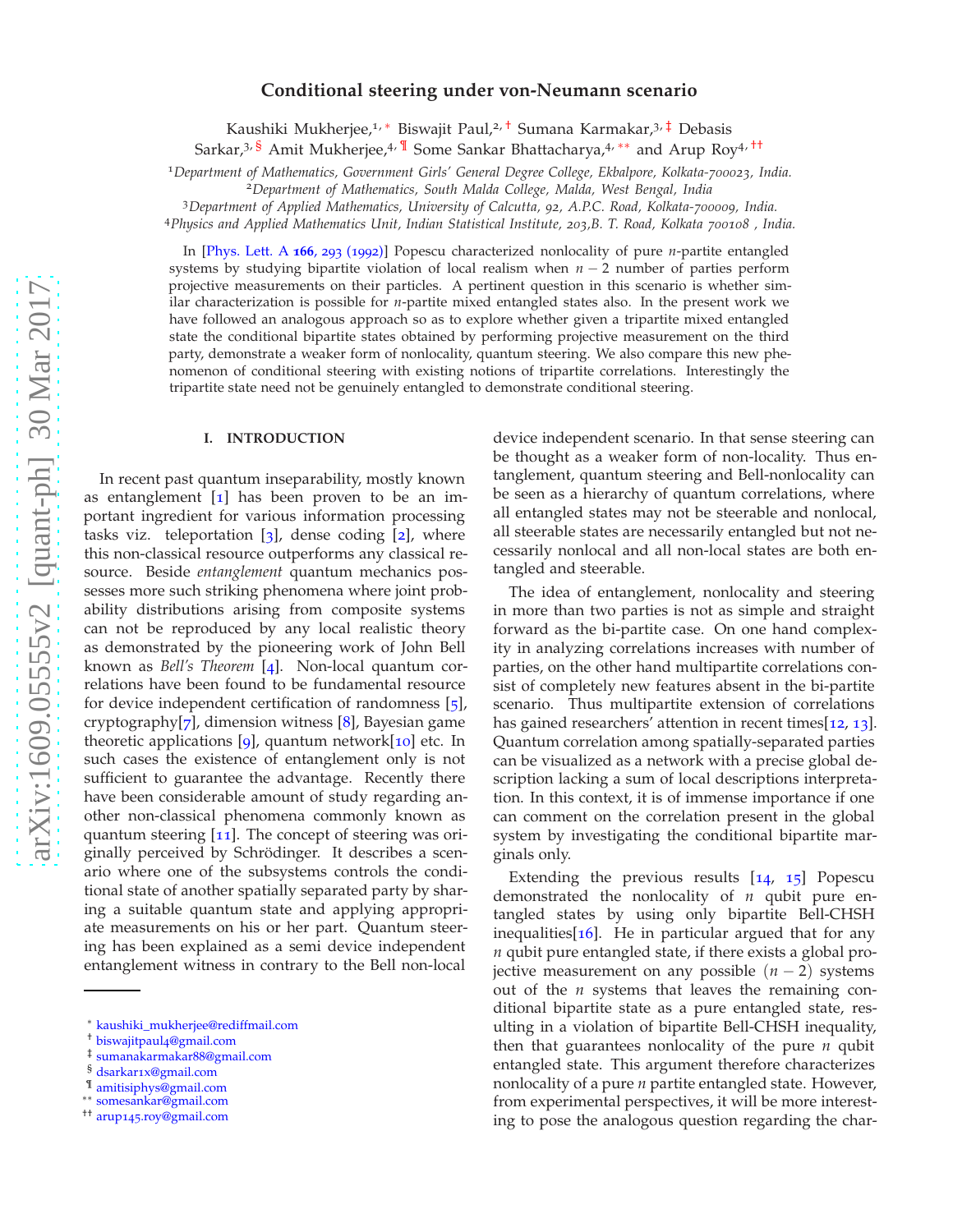acterization of nonlocality of *n*-partite mixed entangled states. In the present work we intend to contribute in this direction. To be more precise, our present topic of discussion mainly explores the possibility of revealing nonlocality of any mixed entangled tripartite state by observing nonlocality of any conditional bipartite state obtained from the tripartite state due to suitable projective measurement performed by any of the three parties. For that we define a new form of tripartite nonlocality in which the tripartite state is said to be nonlocal if any of the conditional bipartite states demonstrates steering nonlocality.

The rest of the article is ordered as follows: in Sec[.II](#page-1-0) we discuss the motivation that further underlines importance of this work. Sec[.III](#page-1-1) provides the necessary preliminaries to set the premise to present our results. In Sec[.IV](#page-3-0) we define the concept of conditional steering and present our findings. We conclude in Sec[.V.](#page-8-0)

#### <span id="page-1-0"></span>**II. MOTIVATION**

Nonlocal correlations obtained from entangled quantum states are useful for various information processing tasks[ $\frac{1}{2}$ ]. In this context one can try to capture the ability of a state, which is 'local' based on all the existing notions of nonlocality, to reveal a weaker form of nonlocality. For instance, in  $[6]$  $[6]$  $[6]$ , the author showed that mixed entangled bipartite quantum states having a local description can be used to certify randomness in a measurement device independent randomnesscertification task.

From practical point of view, the topic becomes more interesting if one tries to characterize nonlocal behavior of multipartite mixed entangled quantum states. This basically motivates our present discussion. Precisely speaking, we define a new form of tripartite nonlocality in the same spirit of Popescu(discussed before). In contrast to Popescu's approach $[16]$  $[16]$  $[16]$ , we have considered steering nonlocality, a weaker form of nonlocal correlation of the conditional states arising due to some suitable projective measurements by one of the three parties sharing the tripartite state. This in turn emerges as a useful tool to characterize nonlocality of some mixed tripartite states which are local in some specific Bell scenario[ $17$ ] and also may not even be steerable[ $18$ ]. This fact enhances the possibility of the corresponding tripartite state to be used as a suitable candidate in some information theoretic task. Interestingly we observe that for any tripartite state to be nonlocal according to our notion of nonlocality, it does not need to be genuinely entangled. So any biseparable state can also exhibit this form of nonlocality. Besides, we also explore other related issues thereby encountering some additional implications in this context.

Having sketched our motivation, we are now in a position to present our work. But first we provide with some mathematical tools which are to be used later in our discussion.

#### <span id="page-1-1"></span>**III. PRELIMINARIES**

### **A. Bipartite Steering(EPR steering)**

In a bipartite scenario the correlation terms are steerable from Alice to Bob if they are inexplicable by any local hidden variable(LHV) -local hidden state(LHS) model  $\lceil 11 \rceil$  $\lceil 11 \rceil$  $\lceil 11 \rceil$ :

<span id="page-1-2"></span>
$$
P(a,b|x,y) = \sum_{\lambda} p_{\lambda} P(a|x,\lambda) \text{Tr}[\widehat{\Pi}(b|y)\rho_2(\lambda)] \quad (1)
$$

where  $\lambda$  denotes the hidden variable,  $a$ ,  $b$  denote local results, *x*, *y*, the corresponding local inputs and  $\Pi(b|\gamma)$ is the projection operator corresponding to an observable characterized by Bob's setting *y*, associated with the eigenvalue *b* and  $\rho_2(\lambda)$  corresponds to some pure state of Bob's system, parameterized by hidden variable  $\lambda$ . So if  $\rho_{AB}$  be a bipartite quantum state shared in between Alice and Bob. If the correlations arising due to their measurements, lack a decomposition in the above form(Eq.([1](#page-1-2))) then  $\rho_{AB}$  is said to be steerable from Alice to Bob. Steering being an asymmetric phenomenon, *ρAB*'s steerability from Alice to Bob does not necessarily imply its steerability from Bob to Alice[[19](#page-9-17)].

#### **B. Steering Criteria**

Here we discuss two existing criteria for detecting bipartite steering [[20](#page-9-18), [22](#page-9-19)].

<span id="page-1-3"></span>*1. S*<sup>1</sup>

In [[22](#page-9-19)] Zukowski et.al. gave a criterion which suffices to detect steerability of a bipartite quantum state. Any bipartite qubit density matrix can be decomposed as:

$$
\rho_{AB} = \frac{1}{2^2} \sum_{i_1, i_2=0}^{3} t_{i_1 i_2} \sigma_{i_1}^1 \bigotimes \sigma_{i_2}^2 \tag{2}
$$

where  $\sigma_0^k$ , denotes the identity operator in the Hilbert space of qubit k and  $\sigma_{i_k}^k$ , are the Pauli operators along three perpendicular directions,  $i_k = 1, 2, 3$ . The components  $t_{i_1 i_2}$  are real and given by:

<span id="page-1-4"></span>
$$
t_{i_1 i_2} = \text{Tr}[\rho_{AB} \sigma_{i_1}^1 \bigotimes \sigma_{i_2}^2], i_1, i_2 \in \{0, 1, 2, 3\}. \tag{3}
$$

Using basic geometric approach in [[22](#page-9-19)], Zukowski et.al. showed that the quantum state( $\rho_{AB}$ ) shared between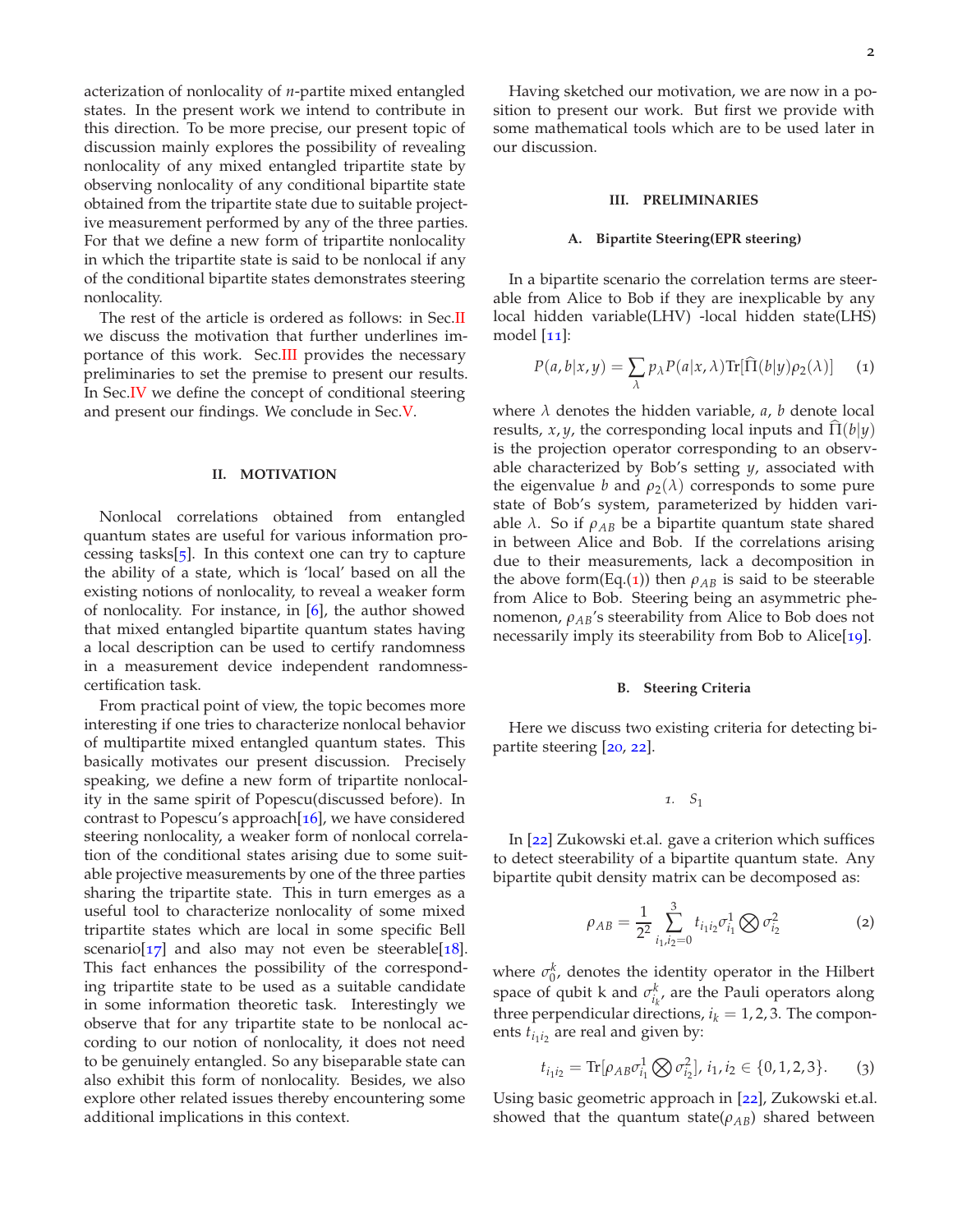Alice and Bob is steerable(from Alice to Bob) if the corresponding correlation functions satisfy the following inequality:

<span id="page-2-0"></span>
$$
||t||_{\infty} < \frac{2}{3}||t||^2
$$
 (4)

where  $||t_{\infty}||$  and  $||t||$  denote spectral norm and Hilbert-Schmidt norm of *t* respectively. Any quantum state which satisfies this criteria(Eq. $(4)$  $(4)$  $(4)$ ) is steerable in nature. We define a measure of bipartite steering  $S_1$  where:

$$
S_1 \equiv ||t||_{\infty} - \frac{2}{3}||t||^2 \tag{5}
$$

Hence any negative value of  $S_1$  indicates that the bipartite state( $\rho_{AB}$ ) shared between Alice and Bob is steerable from Alice to Bob. However, if any state fails to satisfy it(Eq.([4](#page-2-0))), i.e., for any positive value of  $S_1$ , the steerability of the state cannot be guaranteed.

$$
2. \quad S_2
$$

Given density matrix representation(Eq. $(2)$  $(2)$  $(2)$ ) of a bipartite state( $\rho_{AB}$ ), the correlation tensor matrix *t* having elements  $t_{ij}$ ( $i, j \in \{1, 2, 3\}$  $i, j \in \{1, 2, 3\}$  $i, j \in \{1, 2, 3\}$ ) given by (Eq.(3)) can always be represented in the form:  $t = R^A D R^B$ , where *D* is a diagonal matrix diag( $\mathcal{T}_1$ ,  $\mathcal{T}_2$ ,  $\mathcal{T}_3$ ) and  $R^A$ ,  $R^B$  stand for proper rotations( $\in SO_3$ ). Clearly, if *t* itself is a diagonal matrix then  $\mathcal{T}_i = t_{ii}$  ( $i \in \{1, 2, 3\}$ ). Let for any  $i \in \{1, 2, 3\}$   $A_i$  and  $B_i$  denote the modified versions of the terms  $t_{i0}$  and  $t_{0i}$  respectively after applying  $R^A$ and  $R^B$  on first and second qubits respectively. As any rotation( $R^A$ ,  $R^B$ ) can be implemented by local unitary operations which correspond to local basis change, so any property of the state( $\rho_{AB}$ ) remains intact. Hence correlation matrix of any state( $\rho_{AB}$ ) can be diagonalized without altering steerability of  $\rho_{AB}$ .

Let  $\rho_{AB}$  be shared between Alice and Bob. Let Bob can measure anyone of  $\mathbb{I}_2 \otimes \sigma_3$  or  $\mathbb{I}_2 \otimes \sigma_\mu$ , with  $\sigma_{\mu} = \sigma_1 \cos \mu + \sigma_2 \sin \mu (\mu \in ]0, 2\pi]$  and Alice can measure on her qubit Hermitian observables of the form  $A_1 \otimes \mathbb{I}_2$ ,  $A_\mu = \sigma_\mu \otimes \mathbb{I}_2$ .( $\mathbb{I}_2$  denotes  $2 \times 2$  identity matrix) By choosing  $A_1 = \sigma_3$  and  $A_\mu = \sigma_1$ sign( $\mathcal{T}_1$ ) cos  $\mu$  +  $\sigma_2$ sign( $\mathcal{T}_2$ ) sin  $\mu$ , Zevtic *e.t al*.[[20](#page-9-18)] modified a preexisting EPR steering inequality $[21]$  $[21]$  $[21]$ , thereby framing the nonlinear EPR steering inequality:

$$
|\mathcal{T}_1| + |\mathcal{T}_2| - \frac{2}{\pi} (\sqrt{(1 + A_3)^2 - (\mathcal{T}_3 + B_3)^2} + \sqrt{(1 - A_3)^2 - (\mathcal{T}_3 - B_3)^2}) \le 0
$$
 (6)

If correlations arising due to local measurements on any bipartite state  $\rho_{AB}$  can be explained by a LHV-LHS model(Eq.([1](#page-1-2))), then  $\rho_{AB}$  necessarily satisfies the above inequality(Eq. $(6)$  $(6)$  $(6)$ ). So violation of this inequality is sufficient to claim that  $\rho_{AB}$  is steerable from Alice to Bob. Considering all possible permutations of  $\mathcal{T}_i$ ,  $A_i$ ,  $B_i$ ,  $i \in$  $\{1, 2, 3\}$ , the sufficient criteria for detecting steerability of  $\rho_{AB}$  was ultimately framed as[[20](#page-9-18)]:

$$
\max\{h(i,j,k), h(j,k,i), h(k,i,j)\} > 0
$$
 (7)

<span id="page-2-3"></span>where

$$
h(i,j,k) = |\mathcal{T}_i| + |\mathcal{T}_j| - \frac{2}{\pi} (\sqrt{(1 + A_k)^2 - (\mathcal{T}_k + B_k)^2} + \sqrt{(1 - A_k)^2 - (\mathcal{T}_k - B_k)^2})
$$
\n(8)

We define:

<span id="page-2-4"></span>
$$
S_2 \equiv \max\{h(i,j,k), h(j,k,i), h(k,i,j)\}\tag{9}
$$

as the second measure of bipartite steering. So any positive value of  $S_2$  guarantees that the bipartite state( $\rho_{AB}$ ) is steerable from Alice to Bob.

Having discussed about bipartite steering, we now deal with steerability of tripartite state: tripartite steering nonlocality $[18]$  $[18]$  $[18]$  and then genuine steering nonlocality[[33](#page-10-0)].

### <span id="page-2-2"></span>*3. Tripartite Steering Nonlocality*

Let  $\rho_{ABC}$  be the state that Alice, Bob and Charlie share. A referee, who trusts the measurement device of only one party, say Alice, wants to check whether the correlations arising from *ρABC* are steerable or not. He will be sure that the tripartite correlations are steerable(from Bob and Charlie to Alice) if the correlations lack a decomposition of the form $[18]$  $[18]$  $[18]$ :

$$
P(a,b,c|x,y,z) = \sum_{\lambda} q_{\lambda} \text{Tr}[\hat{\Pi}(a|x)\rho_{A}^{\lambda}] P(b|y,\lambda) P(c|z,\lambda).
$$
\n(10)

<span id="page-2-1"></span>Here  $\lambda$  is the hidden variable,  $y$ ,  $z$  and  $b$ ,  $c$  denote local inputs and outputs of Bob and Charlie respectively.  $\Pi(a|x)$  denotes the projection operator corresponding to observable characterized by Alice's setting *x*, associated with the eigenvalue *a*.  $\rho_A^{\lambda}$  stands for some pure state of Alice's system which is classically correlated to the hidden variable  $\lambda$ . If the tripartite correlations are steerable, i.e., cannot be expressed in the above form(Eq.([10](#page-2-2))), then the corresponding state  $\rho_{ABC}$  is said to be *steerable* from Bob and Charlie to Alice. In [ $18$ ], an inequality (Eq.22 in [ $18$ ]) (based on the correlations generated) under some specific measurement settings(von-Neumann equatorial measurements) of the three parties (where the referee trusts only one party) was given, so as to detect steerability of the tripartite state involved. Violation of this inequality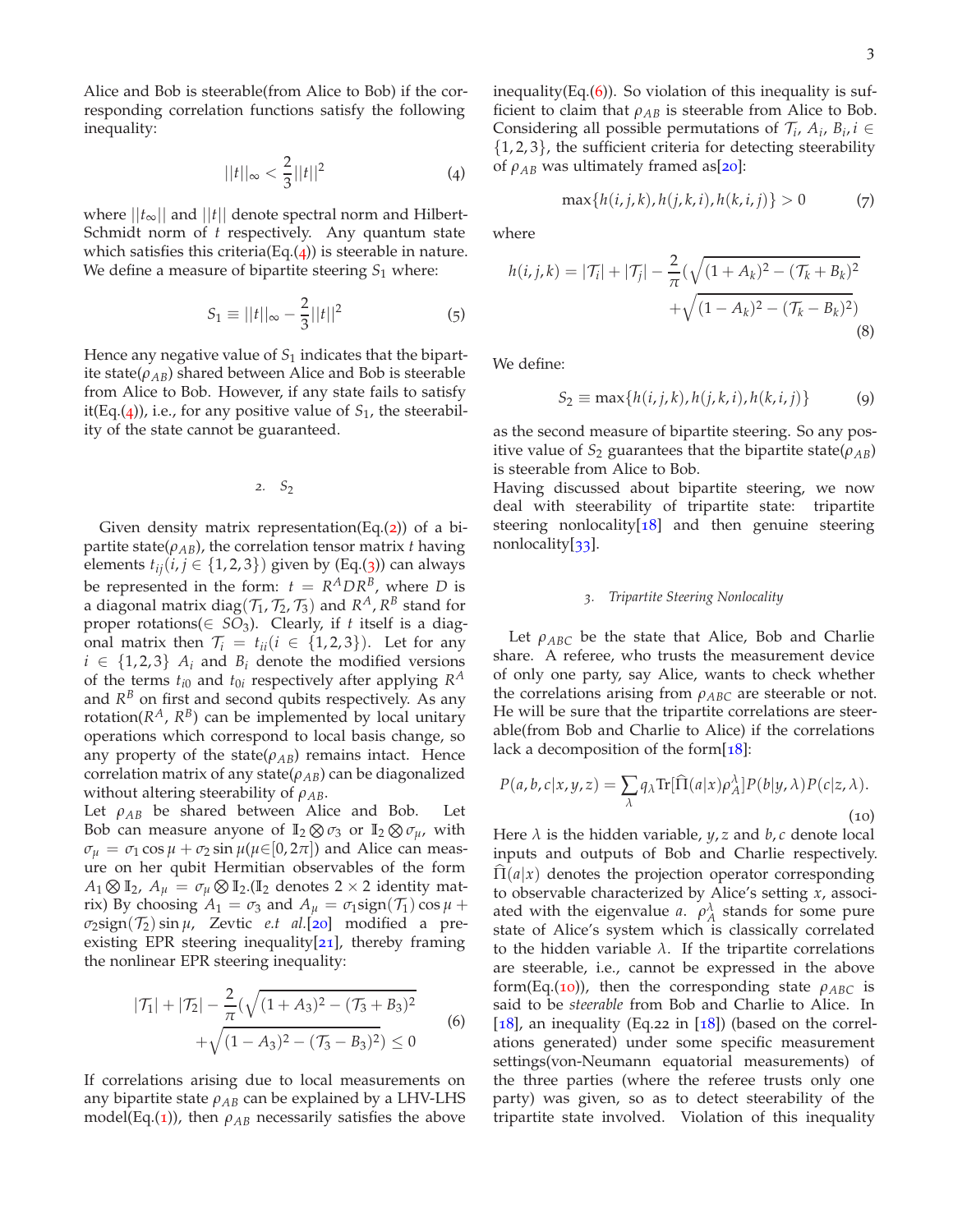is only a sufficient criterion for detecting steerability of *ρABC* from Bob and Charlie to Alice. Hence if it is satisfied then nothing can be concluded about the steerability of *ρABC*.

#### *4. Genuine Steering Nonlocality*

Now we are going to discuss the criteria of detecting genuine steering which have been explored recently[[33](#page-10-0)]. Tripartite correlations  $P(a, b, c | x, y, z)$  are said to be genuinely steerable[ $33$ ] from one party, say Charlie to other two parties, say Alice and Bob, if those cannot be decomposed in the following form:

$$
P(a, b, c | x, y, z) = \sum_{\lambda} q_{\lambda} \text{Tr}[\hat{\Pi}(a, b | x, y) \rho_{AB}(\lambda)] P(c | z, \lambda)
$$

$$
+ \sum_{\lambda} p_{\lambda} \text{Tr}[\hat{\Pi}(a | x) \rho_{A}] Tr[\hat{\Pi}(b | y) \rho_{B}(\lambda)] P(c | z, \lambda)
$$
(11)

where Alice and Bob have access to qubit measurements whereas Charlie performs uncharacterized measurement. In  $[33]$  $[33]$  $[33]$ , the author gave an inequality to detect genuine tripartite steering(Svetlichny steering)based on Svetlichny inequality $[34]$  $[34]$  $[34]$ . The detection criterion is given as:

<span id="page-3-1"></span>
$$
\langle CHSH_{AB}z_1+CHSH_{AB}^{'}z_0\rangle_{2\times2\times2}^{NLHS}\leq2\sqrt{2}\qquad \ (12)
$$

where *CHSHAB* and *CHSH*′ *AB* denote two inequivalent facets of the Bell-CHSH polytope. Here *NLHS* denotes nonlocal hidden state and  $2 \times 2 \times$ ? implies that two parties Alice and Bob have access to qubit measurements whereas the third party Charlie does not trust his measurement device. The measurement settings of Alice and Bob should be orthonormal. If a given quantum state be such that the correlations arising due to measurements on it violate this inequality(Eq. $(12)$  $(12)$  $(12)$ ), then the state is genuinely steerable from Charlie to Alice and Bob. Similar steerability criteria from Alice to Charlie and Bob and from Bob to Charlie and Alice can be defined. So in totality if any state violates any one of these three criteria, then the state is genuinely steerable from one party to the remaining two parties. However if it does not violate any of these inequalities(sufficient to detect genuine steerability) then the state may not be genuinely steerable. Having discussed about two measures( $S_1$ ,  $S_2$  of bipartite steering) along with the criteria of steering, we further mention a stronger notion of nonlocality in the next sub-section. We do this since our work introduces the new concept of conditional steering which is weaker compared to the existing notions of tripartite steering and nonlocality.

#### **C. Tripartite Nonlocality**

Let Alice, Bob and Charlie, sharing state *ρABC*, perform local measurements on their respective subsystems. The resulting correlations are nonlocal if those cannot be decomposed in the form:

$$
P(a,b,c|x,y,z) = \sum_{\lambda} p_{\lambda} P(a|x,\lambda) P(b|y,\lambda)] P(c|z,\lambda).
$$
\n(13)

and the corresponding state is said to be nonlocal. Such type of correlations are capable of violating tri-partite Bell inequality. For two input-two output scenario for each of the three parties, Sliwa defined a Bell-local polytope having 46 facets $[17]$  $[17]$  $[17]$ . The set of these 46 facet inequalities of this polytope serves as a necessary and sufficient condition for detecting tripartite nonlocality.

### **D. Negativity of entanglement**

Negativity of entanglement was first introduced by Zyczkowski *et. al* [[23](#page-9-21)] and then Vidal *e.t al.* [[24](#page-9-22)] introduced it as a bipartite measure of entanglement. An important property of this measure is that, it is computable even for mixed states. Let  $\rho_{ab}$  be a bipartite state of a composite system of dimension *d* ⊗ *d* ′ . Then negativity of  $\rho_{ab}$  is denoted by  $\mathcal{N}_{a|b}(\rho_{ab})$  and is defined as [[24](#page-9-22)]

$$
\mathcal{N}_{a|b}(\rho_{ab}) = \frac{||\rho_{ab}^{T_a}||_1 - 1}{d - 1} \tag{14}
$$

where  $\rho_{ab}^{T_a}$  denotes the partial transpose of  $\rho_{ab}$  on the sub system *a* and  $||X||_1$  denotes the trace norm, i.e,  $||X||_1 = \text{Tr}(\sqrt{XX^{\dagger}})$ . According to the definition, the quantity  $\mathcal{N}_{a|b}(\rho_{ab})$  is equals to the twice sum of the absolute values of the negative eigenvalues of  $\rho_{ab}^{T_a}$ .

Negativity of entanglement is strongly related to the GHZ distillability of three-qubit system [26]. A threequbit state is GHZ distillable if negativity of each bipartite cut of the system is positive. So this measure of entanglement will be helpful to discuss our work from some information theoretic aspect.

In the next section we define our premise.

### <span id="page-3-0"></span>**IV. CONDITIONAL STEERING NONLOCALITY**

Let a tripartite state *ρABC* be shared between Alice, Bob and Charlie. Let Charlie first performs a projective measurement  $\Pi_z^c$  on his qubit and broadcasts the output to rest. The resulting conditional bipartite state between the rest of the parties, i.e., Alice and Bob is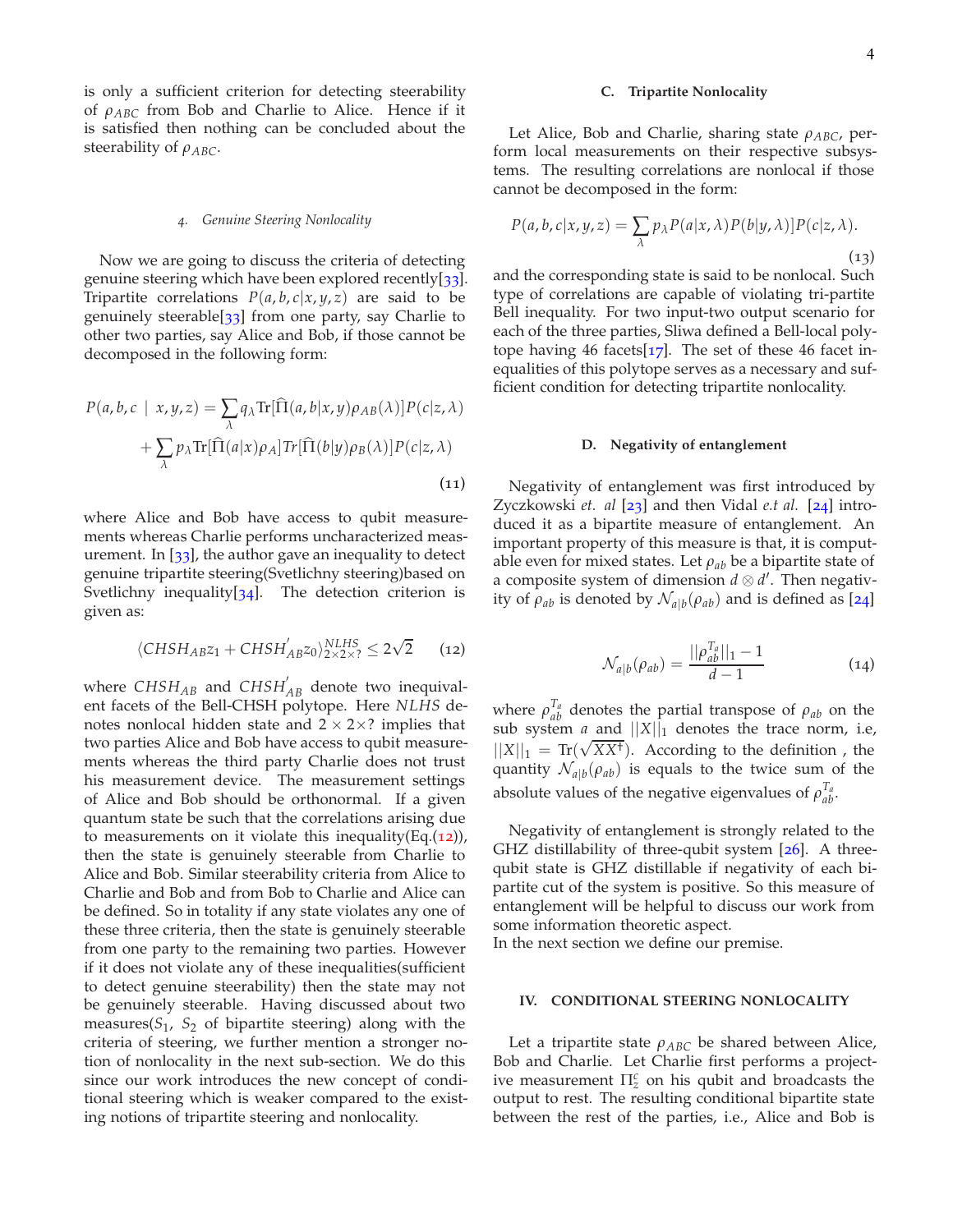denoted by,

$$
\rho_{\Pi_2^c}^{AB} = \text{Tr}_c [\mathbb{I}_2 \otimes \mathbb{I}_2 \otimes \Pi_2^c \, \rho_{ABC}]. \tag{15}
$$

In a similar way, when Alice or Bob performs projective measurements on their qubits, corresponding conditional states between the rest of the parties can be written as  $\rho_{\Pi^a_x}^{BC}$  or  $\rho_{\Pi^b_y}^{AC}$  respectively. Now we want to check whether  $\rho_{\Pi_z^c}^{AB}$  is steerable from Alice to Bob. This in turn guarantees that Alice can steer particle of atleast one of the two remaining parties. Such type of tripartite states from which one can obtain conditional states that are steerable, are defined as *conditionally steerable* states(steerable from Alice to Bob in this case) and corresponding tripartite correlation terms as *conditional steering* correlations. The nomenclature is justified based on the fact that one of the three parties can steer qubit of one of the two remaining parties in spirit of Popescu  $[16]$  $[16]$  $[16]$  where they ask the question for non local scenario. So any conditionally steerable tripartite state exhibits a weaker form of nonlocality which can be defined as *conditional steering nonlocality*.

### **A. Detecting conditional steering nonlocality**

Let one of the three parties, Charlie(say) performs a single projective measurement on his qubit and communicates the output(say,  $c_0$ ) to other two parties. Consequently other two parties Alice and Bob now share a conditional state  $\rho_{\pi q}^{AB}$  $\frac{AB}{\Pi_2^{c_0}}$ . If the state density matrix of  $\rho_{\Pi^{\mathcal{C}_{\mathcal{C}}}}^{AB}$  $\frac{AB}{\Pi_2^{c_0}}$  satisfies atleast one of the sufficient criteria of steering(Eqs([5](#page-2-3),[9](#page-2-4))) then that guarantees that  $\rho_{\text{H}^{eq}}^{AB}$  $\frac{AB}{\Pi_z^{c_0}}$  is steerable from Alice to Bob. This in turn guarantees that the tripartite quantum state( $\rho_{ABC}$ ) possesses conditional steering nonlocality. However, both the steering criteria, are sufficient and not necessary. So if  $\rho_{\text{H}_1^{\text{C}_0}}^{AB}$  $\Pi_z^{c_0}$ fails to satisfy both of them then no definite conclusion can be made. Under such circumstances, conditional states *ρ AC* Π*b y* (shared between Alice and Charlie when Bob broadcasts output of his local projective measurement) and  $\rho_{\Pi_x^q}^{BC}$  (shared between Bob and Charlie when Alice broadcasts output of her local projective measurement) are checked for steerability. If atleast one of the conditional states turns out to be steerable then  $\rho_{ABC}$  is conditionally steerable. In totality if atleast one of three conditional states is steerable then the tripartite state is conditionally steerable. However if none of them turns out to be steerable(upto  $S_1$  and  $S_2$ ), then no definite conclusion can be given about conditional steerability of *ρABC*. For instance, let mixed GHZ state be shared between the three parties:

<span id="page-4-0"></span>
$$
\rho_{ABC} = p|GHZ^{+}\rangle\langle GHZ^{+}| + \frac{1-p}{8}\mathbb{I}_{8}
$$
 (16)

<span id="page-4-5"></span>where

$$
|GHZ^{+}\rangle = \frac{|000\rangle + |111\rangle}{\sqrt{2}}.
$$
 (17)

and  $\mathbb{I}_8$  denotes the  $8 \times 8$  identity matrix. Let Alice performs a projective measurement in any arbitrary direction:  $\vec{\alpha} \cdot \vec{\sigma}$  where  $\vec{\alpha}$  =  $(\sin \theta \cos \phi, \sin \theta \sin \phi, \cos \theta), \theta, \phi \in [0, 2\pi]$ . Let projection of the qubit in up and down direction along the vector  $\overline{\alpha}$  be denoted as  $a_0$  and  $a_1$  respectively. For a particular example, let  $\phi = 0$  and let Alice obtains output  $a_0$ and broadcasts the output. Here *ρ BC*  $\frac{BC}{\prod_x^{a_0}}$  denotes the conditional state. The correlation matrix  $t(Eq_1(z))$  of  $\rho_{\Gamma_{\alpha}}^{BC}$  $\Pi_{r}^{a}0$ has a diagonal form:  $t = diag(p_G sin \theta, -p_G sin \theta, p_G)$ . The elements  $t_{i0}$  and  $t_{0i}$  are all 0 except  $t_{30}$  and  $t_{03}$  each of which turns out to be  $p_G \cos \theta$ . For  $\rho_{\Pi^{a_0}}^{BC}$  $\frac{B\mathsf{C}}{\Pi^{a_0}_{x}}$ , the steering criteria( $S_1$ ,  $S_2$ ) have the form:

<span id="page-4-1"></span>
$$
S_1 = \max\{p_G, p_G |\sin \theta| - \frac{2}{3}p_G^2(1 + 2\sin^2 \theta)|\} \quad (18)
$$

<span id="page-4-2"></span>
$$
S_2 = \max\{2p_G|\sin\theta| - \frac{2\sqrt{1-p_G}}{\pi} \sum_{j=0}^1 \sqrt{1+p_G+p_G(-1)^j \cos\theta},
$$
  

$$
p_G(1+\sin\theta) - \frac{4}{\pi}\sqrt{1-p_G^2 \sin^2\theta}
$$
 (19)

Again the conditional state( $\rho_{\Pi^{q}}^{BC}$  $\frac{BC}{\prod_x^{a_0}}$ ) is Bell-CHSH local[[27](#page-9-23)] for:

<span id="page-4-3"></span>
$$
\max\{\sqrt{2}p_G|\sin\theta|, p_G\sqrt{1+\sin^2\theta}\}\leq 1. \qquad \text{(20)}
$$

The conditional steerable states from the family(Eq. $(16)$  $(16)$  $(16)$ ) are those which satisfy either  $S_1 < 0$ (Eq.([18](#page-4-1))) or  $S_2 >$  $0(Eq.(19))$  $0(Eq.(19))$  $0(Eq.(19))$  or both. So these two criteria impose some restrictions over noise parameter  $p<sub>G</sub>$  which varies with the measurement parameter  $\theta$ (see FIG.([1](#page-5-0))). The optimal result is obtained for  $\theta = \frac{\pi}{2}$  $\theta = \frac{\pi}{2}$  $\theta = \frac{\pi}{2}$  (see FIG.(2)). Clearly, Eq.([18](#page-4-1)) implies that for  $\theta = \frac{\pi}{2}$ ,  $S_1 < 0$  for any value of  $p_G > \frac{1}{2}$ . So mixed GHZ state exhibits conditional steering nonlocality for any value of the noise parameter( $p_G$ ) greater than  $\frac{1}{2}$ . However, if one considers the approach of Popescu<sup>[[16](#page-9-13)]</sup>, i.e., considers Bell-nonlocality of the conditional states, then nonlocal behavior of mix GHZ states can only be obtained for  $p_G > \frac{1}{\sqrt{2}}$  $\frac{1}{2}$ (Eq.([20](#page-4-3))).

After mix GHZ class of states, we now consider the GHZ symmetric class of states(Eq.([21](#page-4-4))). GHZ symmetric states, a class of of tripartite mixed entangled states, important from quantum theoretical perspective has been topic of many recent research activities[[28](#page-10-2)–[31](#page-10-3)]. The class is given by:

<span id="page-4-4"></span>
$$
\Phi(p,q) = \left(\frac{2q}{\sqrt{3}} + p\right) |GHZ_+\rangle \langle GHZ_+| +
$$

$$
\left(\frac{2q}{\sqrt{3}} - p\right) |GHZ_-\rangle \langle GHZ_-| + \left(1 - \frac{4q}{\sqrt{3}}\right) \frac{\mathbb{I}_8}{8} \tag{21}
$$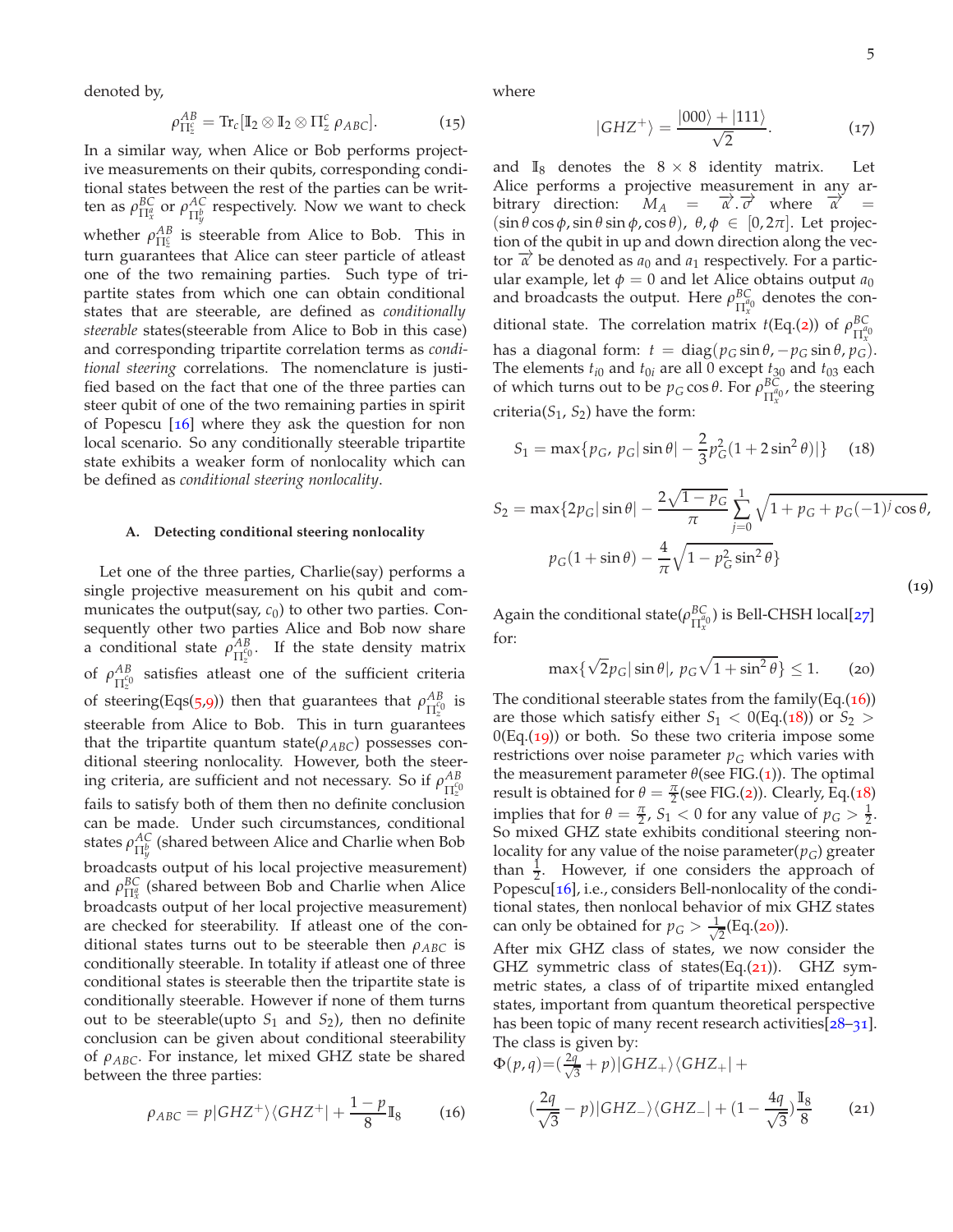where  $|GHZ_-\rangle = \frac{|000\rangle - |111\rangle}{\sqrt{2}}$  and  $|GHZ_+\rangle$  is given by Eq.([17](#page-4-5)). The requirement  $\Phi(p,q) \geq 0$  gives the constraints:

$$
-\frac{1}{4\sqrt{3}} \le q \le \frac{\sqrt{3}}{4} \tag{22}
$$

and

$$
|p| \le \frac{1}{8} + \frac{\sqrt{3}}{2}q.
$$
 (23)

This family of states includes not only GHZ states but also the maximally mixed state  $\frac{I_8}{8}$ . Let any member from this class of states be shared in between Alice, Bob and Charlie where Alice and Charlie have access to qubit measurements. Let Alice performs equatorial measurement  $\frac{\sigma_z + \sigma_x}{\sqrt{2}}$  $\frac{\sigma_x}{2}$ . Let her qubit gets aligned along the vector  $\frac{|0\rangle+|1\rangle}{\sqrt{2}}$  and she communicates the result to Bob and Charlie. The conditional state( $\rho_{\Pi^{a}}^{BC}$  $_{\Pi_{x}^{a_0}}^{BC}$ ) is steerable from Bob to Charlie if the state parameters *p*, *q* satisfy atleast one of the steering criteria:  $S_1 < 0$ ,  $S_2 > 0$ . So conditionally steerable states from this class of states are obtained over a restricted region in state parameter space  $(p, q)$ (see FIG.[3](#page-6-0)) as detected by the two sufficient criteria of steering(Eqs.([5](#page-2-3),[9](#page-2-4))).

<span id="page-5-0"></span>

Figure 1: *The shaded portion gives the restriction to be imposed on the noise parameter p<sup>G</sup> for which corresponding member of the noisy GHZ family(Eq.([16](#page-4-0)))is conditionally steerable. However the conditional state ρ BC* Π *a*0 *x is Bell-CHSH local. Clearly the restriction varies with the settings parameter θ*, *optimal result being obtained for*  $θ = \frac{π}{2}$  (see *FIG.([2](#page-5-1))).*

Having introduced and citing some particular examples of conditionally steerable states from some

<span id="page-5-1"></span>

Figure 2: *Two measures of steering S*1*(Eq.([18](#page-4-1))) and*  $S_2(Eq.(19))$  $S_2(Eq.(19))$  $S_2(Eq.(19))$  are plotted against the noise parameter  $p_G$ *which may be considered as a measure of resistance against noise offered by the corresponding member of noisy GHZ family. The dashed curve shows variation of S*<sup>2</sup> *with p<sup>G</sup> whereas the solid curve shows the same for measure S*1. *Clearly for this class of states, S*<sup>1</sup> *turns out to be a better measure as conditional steerability of the state can be detected by*  $S_1$  *for any*  $p_G > \frac{1}{2}$  *whereas the dashed curve cuts the*  $p_G$  *axis after*  $p_G = \frac{1}{2}$ *.* 

known classes of tripartite mixed entangled states, we are now in a position to compare this weaker form of nonlocality with some existing notions of nonlocality which in turn points out that this notion of nonlocality enhances utility of any tripartite state which may otherwise be treated as useless. From application point of view, it is interesting to explore whether by using the notion of conditional steering nonlocality one can increase the resistance to noise of any noisy tripartite state. For our purpose we investigate some known families of noisy tripartite entangled states.

#### <span id="page-5-2"></span>**B. Tripartite local states may be conditionally steerable**

Here we consider the two input and two output(for each party) Bell scenario where, as already discussed before, the necessary and sufficient criteria for detecting tripartite nonlocality is given by the Bell-local polytope designed in[ $17$ ]. So if any tripartite state fails to violate any of the facet inequalities of this polytope then the state is local upto that specific scenario. However it may generate nonlocal correlations in some other measurement scenario. So in that context one may explore if one can generate nonclassical correlations from such states. Interestingly we observed that some of these local states are conditionally steerable and hence can be considered as a nonlocal resource without being subjected to any further investigation in other measurement scenarios. To be precise, we provide a few examples of mixed states which are Bell local with respect to some necessary sufficient conditions[[17](#page-9-15)] but still possess con-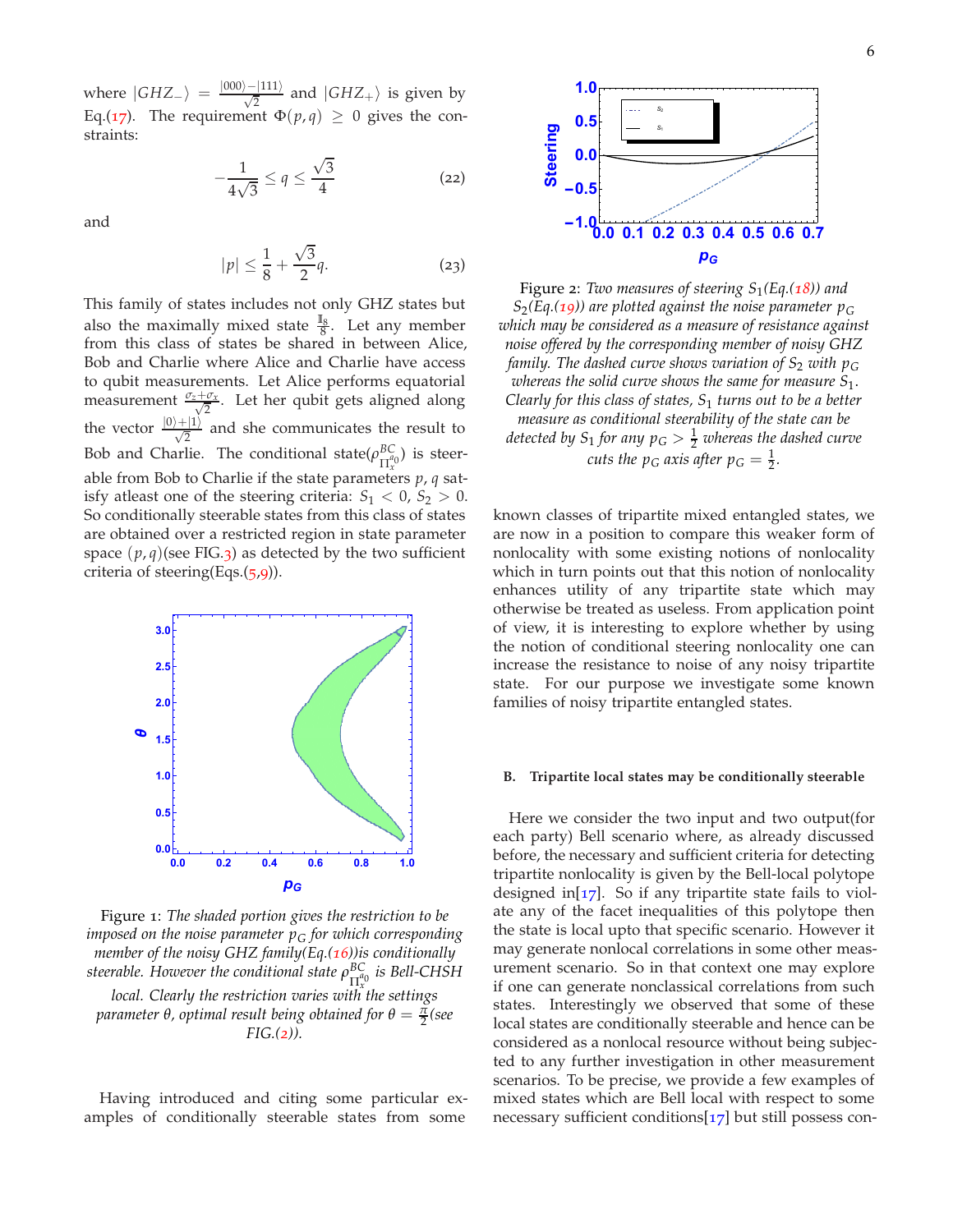<span id="page-6-0"></span>

Figure 3: *In the figure CS and GS stand for 'conditionally steerable' and 'genuinely steerable' respectively. Clearly each of the three differently colored areas gives a restricted region in the parameter space* (*p*, *q*) *such that any member of GHZ symmetric family characterized by parameter p*, *q lying in any of this region is conditionally steerable.*

ditional steering. Consider a tripartite pure state:

$$
|\psi\rangle = \lambda_0|000\rangle + \lambda_1|101\rangle + \lambda_2|110\rangle \tag{24}
$$

where each of  $\lambda_i$  (*i* = 1, 2, 3)  $\in$  [-1, 1] and  $\sum_{i=1}^{3} \lambda_i$  = 1. When this state is passed through a depolarization channel[ $32$ ], the corresponding noisy state is given by:

$$
Y = \alpha^D |\psi\rangle\langle\psi| + \frac{1 - \alpha^D}{8} I_8. \tag{25}
$$

Here *α <sup>D</sup>* denotes the visibility and hence characterizes the resistance to noise by the noisy state. Let Υ be shared in between Alice, Bob and Charlie. Let Bob measures his qubit in  $\sigma_z$  basis and gets output  $b_0$ , i.e., the qubit gets aligned along up direction of *z* axis. There exist some conditional states Υ *AC*  $\prod_{y=0}^{A}$  that are steerable from Alice to Charlie, as detected by the steering

criteria( $S_1(Eq.(5))$  $S_1(Eq.(5))$  $S_1(Eq.(5))$ , $S_2(Eq.(9))$  $S_2(Eq.(9))$  $S_2(Eq.(9))$ ), see FIG.[4](#page-6-1).

Now let us consider the noisy version of state( $|\psi\rangle$ ) obtained after passing the state through an amplitude damping channel[ $32$ ]. Let  $\Psi$  denotes the density matrix of the noisy state(see Appendix. [1](#page-10-5)). Let  $\nu = 1 - \gamma$  measures the resistance to noise by Ψ where the parameter *γ* characterizes the amplitude damping channel. Let Ψ be shared between Alice, Bob and Charlie with Alice and Charlie having access to qubit measurement. Let after measuring her qubit in  $\sigma_z$  basis, Alice obtains  $a_1$ (along down direction of *z*- axis). The steerability of the conditional state  $\Psi_{\Pi_x^{q_1}}^{BC}$  from Bob to Charlie can be detected by atleast one of the two measures of steering  $S_1(Eq.(5))$  $S_1(Eq.(5))$  $S_1(Eq.(5))$ and *S*2(Eq.([9](#page-2-4))) and hence Ψ is conditionally steerable for

some restricted range of state parameters(see FIG.[5](#page-7-0)).

Now there exist members from each of these two families of mixed tripartite states given by the noisy versions( $Y(Eq.(25))$  $Y(Eq.(25))$  $Y(Eq.(25))$ ,  $\Psi(Eq.(32))$  $\Psi(Eq.(32))$  $\Psi(Eq.(32))$ ) of the pure tripartite state  $|\psi\rangle\langle\psi|$ , such that those states are local in a specific Bell scenario $\left[\frac{17}{7}\right]$  $\left[\frac{17}{7}\right]$  $\left[\frac{17}{7}\right]$  as they satisfy all 46 facets of the Bell-local polytope $[17]$  $[17]$  $[17]$  but are conditionally steerable and hence reveal nonlocality via the weaker notion of conditional steering nonlocality. This in turn points out the utility of this notion of nonlocality to lower down the visibility(measuring resistance to noise) of a noisy state. We enlist numerical observations in support of our claim in TABLE(1)(see Appendix. [2](#page-10-7)).

We have discussed in the last section about the existence of conditionally steerable states from the GHZ symmetric class of states(see FIG.3). However some of those states cannot exhibit nonlocality in this specific Bell scenario. To be specific the subclass of nonlocal states from this class are those for which the state parameters *p*, *q* satisfy [[31](#page-10-3)]:  $L_1 > 2$  or  $L_2 > 4$  or both where  $L_1$ and *L*<sup>2</sup> are the respective bounds of violation of Mermin inequality and 15*th*(according to the ordering of the inequalities in  $[17]$  $[17]$  $[17]$ ) facet inequality(the two most efficient detectors of standard nonlocality for this class[[31](#page-10-3)]):

$$
L_1 = 8|p| \tag{26}
$$

<span id="page-6-3"></span><span id="page-6-2"></span>and

$$
L_2 = \max[\frac{8(9|p^3| - 8\sqrt{3}|q^3|)}{9p^2 - 12q^2}, -16\sqrt{3}|q|].
$$
 (27)

<span id="page-6-1"></span>

Figure 4: *The area gives the region in the parameter space*  $(\lambda_1, \lambda_2, \alpha^D)$  for which the corresponding members from the *family of* Υ *are conditionally steerable and hence can be considered as a nonlocal resource. The conditional state* Υ *AC* Π *b*0 *y is however Bell-CHSH local.*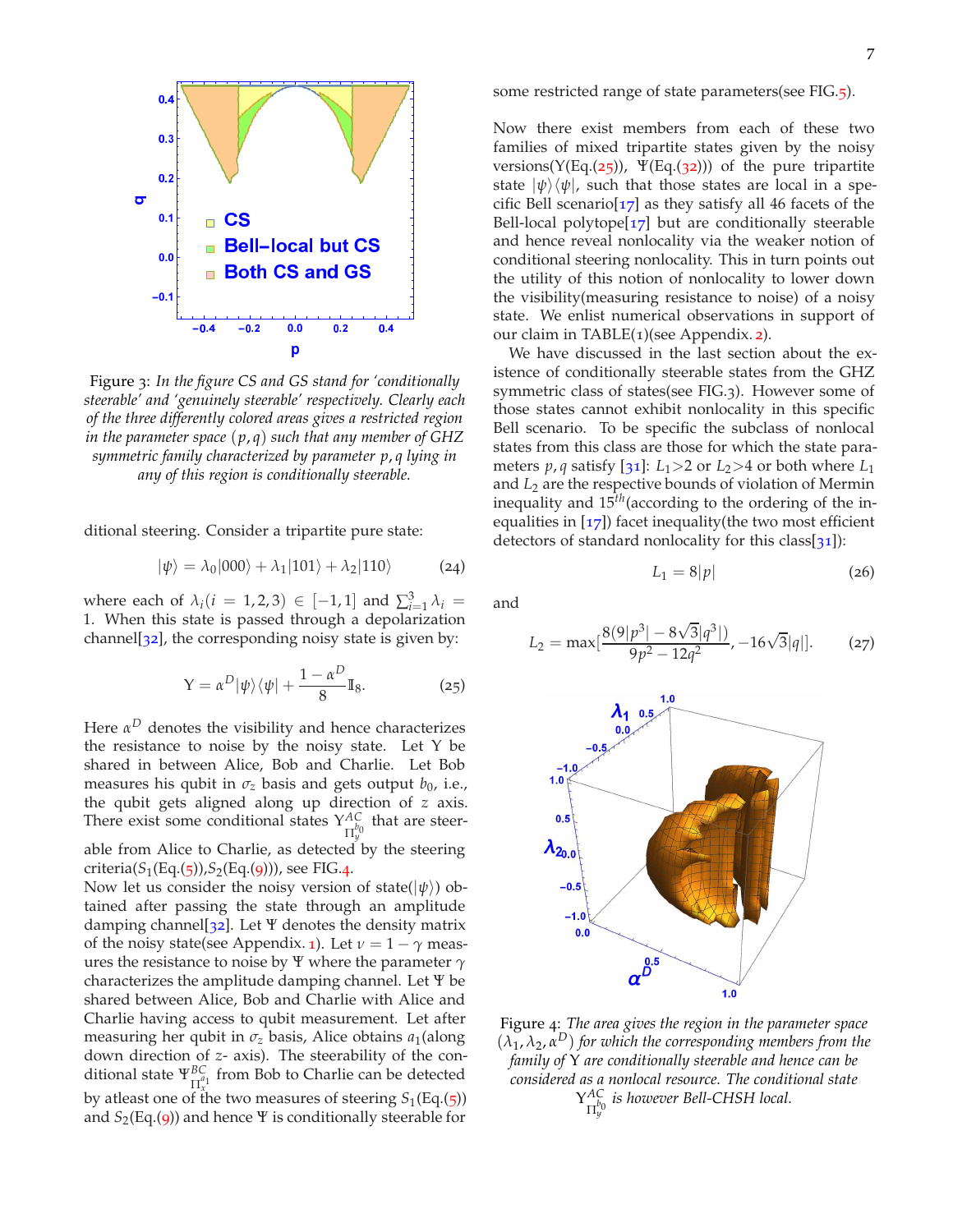<span id="page-7-0"></span>

Figure 5: *Shaded region impose restrictions on the state parameters λ*<sup>1</sup> *, λ*<sup>2</sup> *and noise parameter γ such that any member from the family of* Ψ *characterized by state parameters from this region are conditionally steerable. The conditional state* Ψ*BC* Π *a*1 *x is however Bell-CHSH local.*

A comparison of these local bounds with that of two sufficient criteria of steering guarantees the existence of some conditionally steerable from this subclass which can satisfy neither  $L_1$  > 2 nor  $L_2$  > 4(see FIG.[3](#page-6-0)).

## **C. Tripartite steering may not be necessary for conditional steering**

Comparison between tripartite nonlocality and conditional steering nonlocality, as discussed above clearly reveals the fact that a conditionally steerable state may be local in some specific Bell scenario $[17]$  $[17]$  $[17]$ . Intuitively such a state should not reveal any genuine form of nonlocal correlations and so they may not be even genuinely steerable[[33](#page-10-0)]. In this context it becomes interesting to explore whether there exist states which may not reveal weaker form of steering nonlocality also but are conditionally steerable. As we have already discussed before that there exist members from both families of noisy states Υ and Ψ which are conditionally steerable. But none of these states can violate the steering inequality(Eq.(22) in  $[18]$  $[18]$  $[18]$ ) and hence may not be steerable in the scenario introduced in  $[18]$  $[18]$  $[18]$ . This in turn points out the utility of conditional steerability over the stronger notion of tripartite steerability $[18]$  $[18]$  $[18]$ .

# **D. Conditional steering does not require genuine entanglement**

Till now we have discussed relation of conditional steerability of states with various existing notions of tripartite nonlocality. On the other hand entanglement is a trivial requirement for conditional steering. At this point it seems interesting to explore whether genuine entanglement is necessary for a tripartite state to be conditionally steerable. In this context it is observed that for a tripartite state to be conditionally steerable it may not be genuinely entangled. For that we have considered the class of mixed biseparable states:

<span id="page-7-2"></span>
$$
\rho_{\text{bisep}} = p_B |\psi_{\text{bisep}}\rangle \langle \psi_{\text{bisep}}| + (1 - p_B) \frac{I}{8}, \text{where} \quad (28)
$$

 $|\psi_{\text{bisep}}\rangle = \frac{|00\rangle + |11\rangle}{\sqrt{2}} \otimes \frac{|0\rangle + |1\rangle}{\sqrt{2}}$ . Let out of three parties, Bob and Charlie have access to quantum measurements. Let Charlie measures his qubit in  $\sigma$ <sub>z</sub> basis and gets output *c*<sup>1</sup> (i.e. his qubit gets aligned along down direction of *z* axis). The conditional state  $\rho_{\text{ref}}^{AB}$  $\frac{AB}{\prod_{z}^{c_1}}$  is steerable from Alice to Bob for some restricted range of the noise parameter  $p_B$ (see FIG.[6](#page-7-1)). This in turn justifies our claim that bi-separable entanglement content of a tripartite state is sufficient for the state to become conditionally steerable. However such an observation is quite intuitive due to the fact if qubits of any two parties(say Alice and Bob) of the tripartite state are entangled, then for any arbitrarily small amount of entanglement content, the conditional bipartite state resulting due to any projective measurement by the remaining party(say Charlie) on his qubit will be entangled and hence steerable which in turn guarantees conditional steerability of the biseparable state.

<span id="page-7-1"></span>

Figure 6: *The range of noise parameter(pB) for which biseparable state(Eq.([28](#page-7-2))) shows conditional steerability is plotted in this figure. Clearly for this state S*<sup>1</sup> *serves as a better detection criterion for detecting steerability of the conditional state(ρ AB* Π *c*1 *z ).*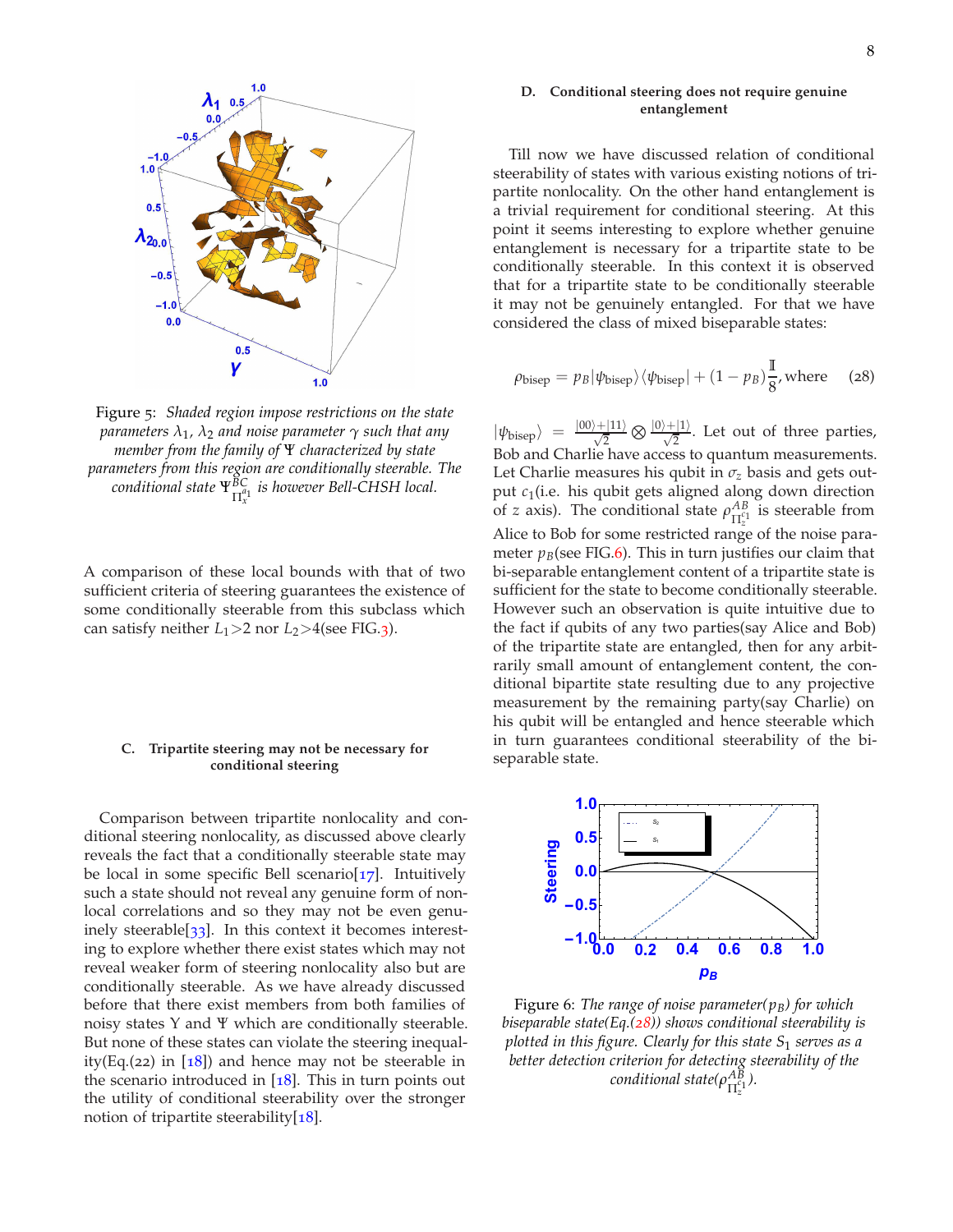# **E. Persistence of steering: a subclass of conditional steering**

Here we deal with an interesting implication of conditional steering nonlocality. There exist tripartite states which may fail to persist steering when subjected to particle loss, hence strong persistency of steering nonlocality $\lceil 35 \rceil$  $\lceil 35 \rceil$  $\lceil 35 \rceil$  being 1 but may be conditionally steerable and so having persistency of steering nonlocality greater than  $1\left[36, 37\right]$  $1\left[36, 37\right]$  $1\left[36, 37\right]$  $1\left[36, 37\right]$  $1\left[36, 37\right]$ .

Consider a particular subclass of the mixed entangled class of GHZ symmetric states [[30](#page-10-11)]:

<span id="page-8-1"></span>
$$
|p| > \frac{1}{4}.\tag{29}
$$

This subclass of GHZ symmetric class of states is genuinely steerable $[33]$  $[33]$  $[33]$ , i.e., violate the criteria given by Eq.([12](#page-3-1)). Now each of the bipartite reduced states(obtained by tracing out one party at a time) obtained from any of these genuinely steerable states is *X* state having density matrix with only non vanishing diagonal entries and therefore separable<sup>[[38](#page-10-12)]</sup>. So none of the reduced states is steerable. Hence strong persistency of steering nonlocality for this class of states is 1, i.e., minimal.

Now this collection of genuinely steerable states(Eq. $(29)$  $(29)$  $(29)$ ) forms a subclass of conditionally steerable GHZ symmetric states(see FIG.3). So there exist tripartite states from the GHZ symmetric class of states that are both genuinely steerable and conditionally steerable thereby indicating that persistency of steering nonlocality is  $> 1$ .

# **F. Conditional steerability of states not useful in teleportation**

So far we have presented foundational aspects of conditional steering. In the following part we link this scenario with an information processing task. In bipartite case there exist some states which are helpful in teleportation but may not be Bell nonlocal. In Subsection[.IV B](#page-5-2) we have shown conditional steering does not necessarily imply tripartite nonlocality. So it may be an interesting question whether conditional steerable tripartite state is an useful resource for teleportation. However our answer is negative. As has been already discussed before that a tripartite state having vanishing negativity in atleast one possible cut may not be GHZ distillable [26] which in turn implies that those are not useful for the task of teleportation also. Here we deal with some of these types of states so as to explore whether they can reveal any weaker form of nonlocality in spite of being useless in a teleportation task. It is observed there exist some states from each of the sub-

<span id="page-8-2"></span>

Figure 7: *Shaded region in both the subfigures give a restricted set of state parameters*  $\lambda_1$  *and*  $\lambda_2$  *of the state*  $|\psi\rangle\langle\psi|$  given by(Eq.([24](#page-6-3))) along with the noise parameter, *α for depolarized version*  $Y(Eq.(25))$  $Y(Eq.(25))$  $Y(Eq.(25))$  *of*  $|\psi\rangle \langle \psi|$  *in sub-figure(a) and*  $\gamma$  *for amplitude damped version of*  $|\psi\rangle\langle\psi|$ *, i.e.* Ψ *in sub-figure(b) such that the corresponding states may not be GHZ distillable but yet they are nonlocal via the notion of conditional steering nonlocality.*

classes given by Υ and Ψ which are conditionally steerable though negativity of such states vanish atleast in one cut(see FIG.[7](#page-8-2)). We enlist related numerical observations in TABLE.(2)(see Appendix. [2](#page-10-7)).

### <span id="page-8-0"></span>**V. DISCUSSIONS**

In [[16](#page-9-13)] Popescu characterized nonlocality of pure *n*-partite system by studying bipartite violation of local realism. In our present topic of discussion we have followed an analogous approach so as to explore whether such a characterization is possible for mixed entangled states also. Interestingly we have observed that such a characterization of nonlocality of mixed tripartite quantum states is possible if one considers steerability of atleast one of bipartite conditional states generated due to projective measurement done by one of the parties on his/her qubit. Any tripartite state which exhibits such weaker form of tripartite nonlocality is said to be conditionally steerable state. Such a characterization of tripartite states in turn exploits the utility of these states as a nonlocal resource which otherwise may seem to be useless if one considers the pre-existing notions of tripartite nonlocality. However there also exist some conditionally steerable states which are neither useful in tripartite teleportation task nor can be used in GHZ distillation protocol. Now the notion of conditional steering nonlocality of a tripartite state is based on some sufficient criteria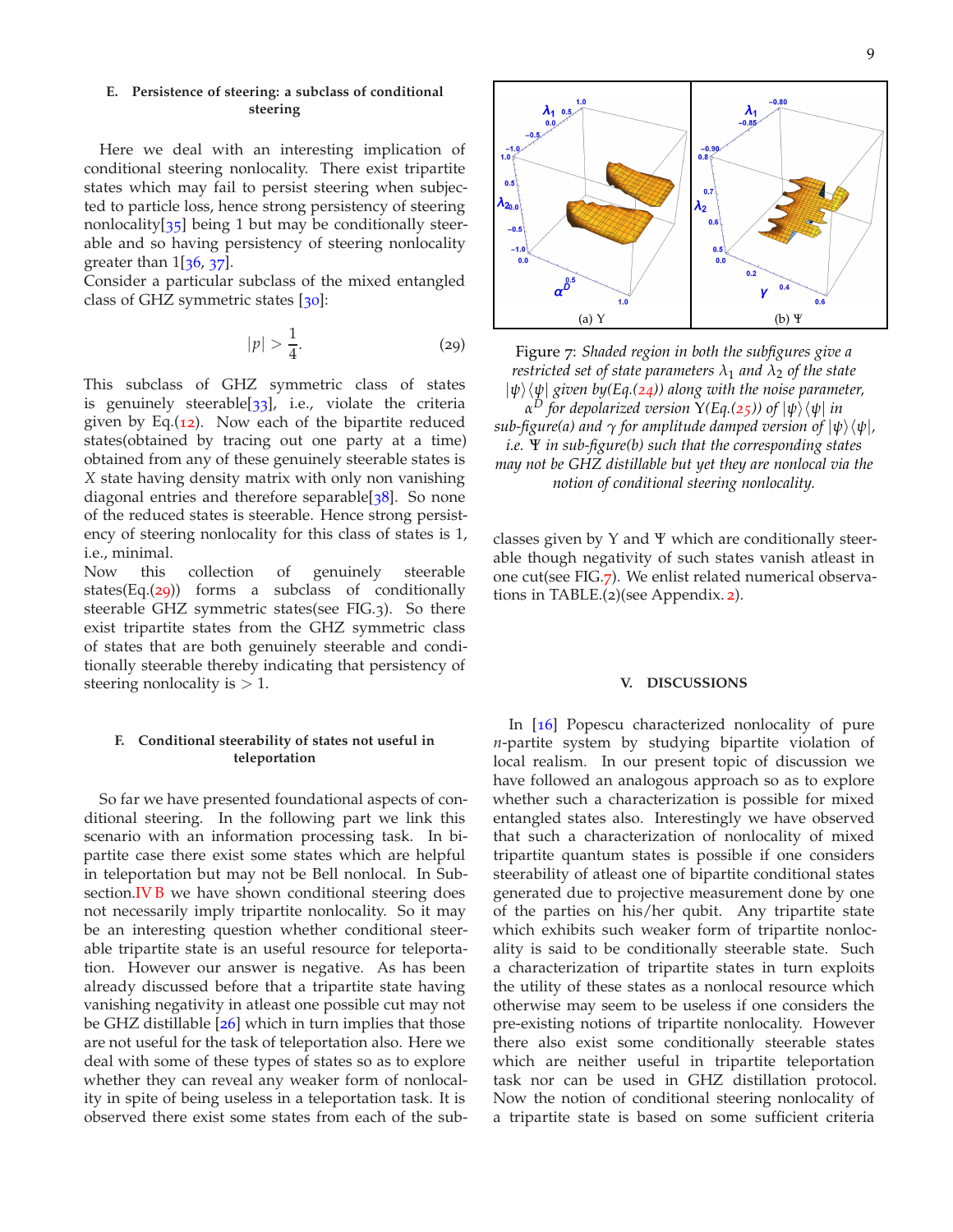for detecting bipartite steering nonlocality. So one may expect to get better result if the same can be made from some necessary and sufficient criteria of detecting bipartite steering nonlocality thereby giving a more compact characterization of tripartite steering nonlocality. However, to the best of authors' knowledge no such necessary and sufficient criteria for detecting steerability of a bipartite state exists in the literature. So it may be interesting to explore in that direction first

- [1] R. Horodecki, P. Horodecki, M. Horodecki, and K. Horodecki, "Quantum entanglement", [Rev. Mod. Phys.](http://journals.aps.org/rmp/abstract/10.1103/RevModPhys.81.865) **81**, 865 (2009)
- <span id="page-9-1"></span>[2] C. H. Bennett, G. Brassard, C. Crépeau, R. Jozsa, A. Peres, and W. K. Wootters, "Teleporting an unknown quantum state via dual classical and Einstein-Podolsky-Rosen channels", [Phys. Rev. Lett.](http://dx.doi.org/10.1103/PhysRevLett.70.1895) **70**, 1895 (1993).
- <span id="page-9-0"></span>[3] C. H. Bennett, S. J. Wiesner, "Communication via oneand two-particle operators on Einstein-Podolsky-Rosen states", [Phys. Rev. Lett.](http://dx.doi.org/10.1103/PhysRevLett.69.2881) 69, 2881 (1992).
- <span id="page-9-2"></span>[4] J. S. Bell, "On the Einstein Podolsky Rosen Paradox", Physics **1** (3): 195–200 (1964), J. S. Bell, Speakable and Unspeakable in Quantum Mechanics (Cambridge University Press, 1987).
- <span id="page-9-3"></span>[5] S. Pironio, A. Acín, S. Massar, A. Boyer de la Giroday, D. N. Matsukevich, P. Maunz, S. Olmschenk, D. Hayes, L. Luo, T. A. Manning and C. Monroe, " Random numbers certified by Bell's theorem", [Nature](http://www.nature.com/nature/journal/v464/n7291/full/nature09008.html) **464**, 1021-1024. R. Colbeck and R. Renner, "Free randomness can be amplified", [Nat. Phys.](http://www.nature.com/nphys/journal/v8/n6/full/nphys2300.html)**8**, 450 (2012);
- <span id="page-9-14"></span>[6] A. Chaturvedi and M. Banik, "Measurementdevice–independent randomness from local entangled states", EPL **112**, [30003](http://iopscience.iop.org/article/10.1209/ 0295-5075/112/30003/meta;jsessionid=D6C96ABB3E61 C42C542A9553E8A4F4DC.c3.iopscience.cld.iop.org) (2015).
- <span id="page-9-4"></span>[7] J. Barrett, L. Hardy, and A. Kent, "No signaling and quantum key distribution", [Phys. Rev. Lett.](http://dx.doi.org/10.1103/PhysRevLett.95.010503) **95**, 010503 (2005); A. Acín, N. Gisin, and L. Masanes, "From Bells theorem to secure quantum key distribution", [Phys. Rev. Lett.](http://dx.doi.org/10.1103/PhysRevLett.97.120405) **97**, 120405 (2006);
- <span id="page-9-5"></span>[8] N. Brunner, S. Pironio, A. Acín, N. Gisin, A. A. Methot, and V. Scarani, "Testing the dimension of Hilbert spaces", [Phys. Rev. Lett.](http://dx.doi.org/10.1103/PhysRevLett.100.210503) **100**, 210503 (2008); R. Gallego, N. Brunner, C. Hadley, and A. Acín, "Device independent tests of classical and quantum dimensions", [Phys. Rev. Lett.](http://dx.doi.org/10.1103/PhysRevLett.105.230501) **105**, 230501 (2010); S. Das, M. Banik, A. Rai, MD R. Gazi, and S.Kunkri, "Hardy's nonlocality argument as a witness for postquantum correlations", [Phys. Rev. A](https://journals.aps.org/pra/abstract/10.1103/PhysRevA.87.012112) **87**, 012112 (2013); A. Mukherjee, A. Roy, S. S. Bhattacharya, S. Das, Md. R. Gazi, and M. Banik, "Hardy's test as a device-independent dimension witness", [Phys. Rev. A](https://journals.aps.org/pra/abstract/10.1103/PhysRevA.92.022302) **92**, 022302 (2015);
- <span id="page-9-6"></span>[9] N. Brunner and N. Linden, "Connection between Bell nonlocality and Bayesian game theory", [Nature Communications](http://www.nature.com/ncomms/2013/130703/ncomms3057/full/ncomms3057.html#references) **4**, 2057 (2013). A. Pappa *et al.* "Nonlocality and Conflicting Interest Games", [Phys. Rev. Lett.](http://journals.aps.org/prl/abstract/10.1103/PhysRevLett.114.020401) **114**, 020401 (2015). A. Roy, A. Mukherjee, T. Guha, S. Ghosh, S. S. Bhattacharya, M. Banik, "Nonlocal correlations: Fair and Unfair Strategies in

and then redefine the concept of conditional steerability. Besides, steering phenomenon and randomness both being intrinsic features of quantum particles, it may be interesting to study the interplay between them.

*Acknowledgement:* We would like to thank Prof. Guruprasad Kar for useful discussions. AM acknowledges support from the CSIR project 09/093(0148)/2012-EMR-I.

Bayesian Game", [Arxiv:](http://arxiv.org/abs/1601.02349) 1601.02349.

- <span id="page-9-7"></span>[10] Mukherjee, K., Paul, B. and Sarkar,D, " Correlations in n-local scenario", [Quantum Inf Process.](http:// Quantum Inf Process. /14/ 2025) 14,2025, (2015).
- <span id="page-9-8"></span>[11] H. M. Wiseman, S. J. Jones, and A. C. Doherty, "Steering, Entanglement, Nonlocality, and the Einstein-Podolsky-Rosen Paradox", [Phys. Rev. Lett.](http://journals.aps.org/prl/abstract/10.1103/PhysRevLett.98.140402) 98, 140402, S. J. Jones, H. M. Wiseman, and A. C. Doherty, "Entanglement, Einstein-Podolsky-Rosen correlations, Bell nonlocality, and steering", [Phys. Rev. A](http://journals.aps.org/pra/abstract/10.1103/PhysRevA.76.052116) 76, 052116 (2007)
- <span id="page-9-9"></span>[12] J.-D. Bancal, J. Barrett, N. Gisin, and S. Pironio, "The definition Of Multipartite Nonlocality"[,Phys. Rev. A](http:// Phys. Rev.A .88.014102) 88, 014102, 2013.
- <span id="page-9-10"></span>[13] Mukherjee, K., Paul, B., and Sarkar, D," Efficient test to demonstrate genuine three particle nonlocality"[,J.Phys. A](http:// J. Phys. A: Math. Theor./48/465302) 48, 465302 (2015).
- <span id="page-9-11"></span>[14] N. Gisin, "Bell's inequality holds for all non-product states", [Phys. Lett A](http://www.sciencedirect.com/science/article/pii/037596019190805I) **154**, 201 (1991).
- <span id="page-9-12"></span>[15] N. Gisin, A. Peres, "Maximal violation of Bell's inequality for arbitrarily large spin", [Phys. Lett. A](http://www.sciencedirect.com/science/article/pii/037596019290949M) **162**, 15 (1992).
- <span id="page-9-13"></span>[16] S. Popescu, D. Rohrlich, "Generic quantum nonlocality", [Phys. Lett. A](http://www.sciencedirect.com/science/article/pii/037596019290711T) **166**, 293 (1992).
- <span id="page-9-15"></span>[17] C. Sliwa, "Symmetries of the Bell correlation inequalities", [Phys. Lett. A,](http://www.sciencedirect.com/science/article/pii/S0375960103011150) **317**, 165 (2003).
- <span id="page-9-16"></span>[18] E. G. Cavalcanti, Q. Y. He, M. D. Reid, and H. M. Wiseman, "Unified criteria for multipartite quantum nonlocality", [Phys. Rev. A](https:http://journals.aps.org/pra/abstract/10.1103/PhysRevA.84.032115) **84**, 032115 (2011);
- <span id="page-9-17"></span>[19] J. Bowles, T. Vértesi, M. T. Quintino, and N. Brunner, "One-way Einstein-Podolsky-Rosen Steering", [Phys. Rev. Lett.](http://dx.doi.org/10.1103/PhysRevLett.112.200402) **112**, 200402 (2014).
- <span id="page-9-18"></span>[20] S. Jevtic, M. J. W. Hall, M. R. Anderson, M. Zwierz, and H. M. Wiseman, "Einstein–Podolsky–Rosen steering and the steering ellipsoid", [Journal of the Optical Society of America B,](https://www.osapublishing.org/josab/abstract.cfm?uri=josab-32-4-A40) **32**, A40 (2015).
- <span id="page-9-20"></span>[21] S. J. Jones , H. M. Wiseman, "Nonlocality of a single photon: Paths to an Einstein-Podolsky-Rosen-steering experiment", [PhysRevA.](http://dx.doi.org/10.1103/PhysRevA.84.012110)**84**.012110.
- <span id="page-9-19"></span>[22] M. Zukowski, A. Dutta, and Z. Yin, "Geometric Bell-like inequalities for steering", [Phys. Rev. A](http://dx.doi.org/10.1103/PhysRevA.91.032107) **91**, 032107 (2015).
- <span id="page-9-21"></span>[23] K. Zyczkowski, P. Horodecki, A. Sampera and M. Lewenstein, [Phys. Rev. A](http://dx.doi.org/10.1103/PhysRevA.58.883) **58**, 883-892 (1998).
- <span id="page-9-22"></span>[24] G. Vidal and R. F. Werner, [Phys. Rev. A](http://dx.doi.org/10.1103/PhysRevA.65.032314) **65**, 032314 (2002).
- [25] A.Peres, Phys. Rev. Lett. **76**, 1413-1416 (1996).
- [26] S. Lee, J. Joo, and J. Kim, [Phys. Rev. A](http://dx.doi.org/10.1103/PhysRevA.76.012311) **76**, 012311 (2007).
- <span id="page-9-23"></span>[27] R. Horodecki, P. Horodecki, M. Horodecki,"Violating Bell inequality by mixed spin- $\frac{1}{2}$  states: Necessary and sufficient condition" [Phys.Lett. A](http://www.sciencedirect.com/science/article/pii/037596019500214N) **200**,340 (1995)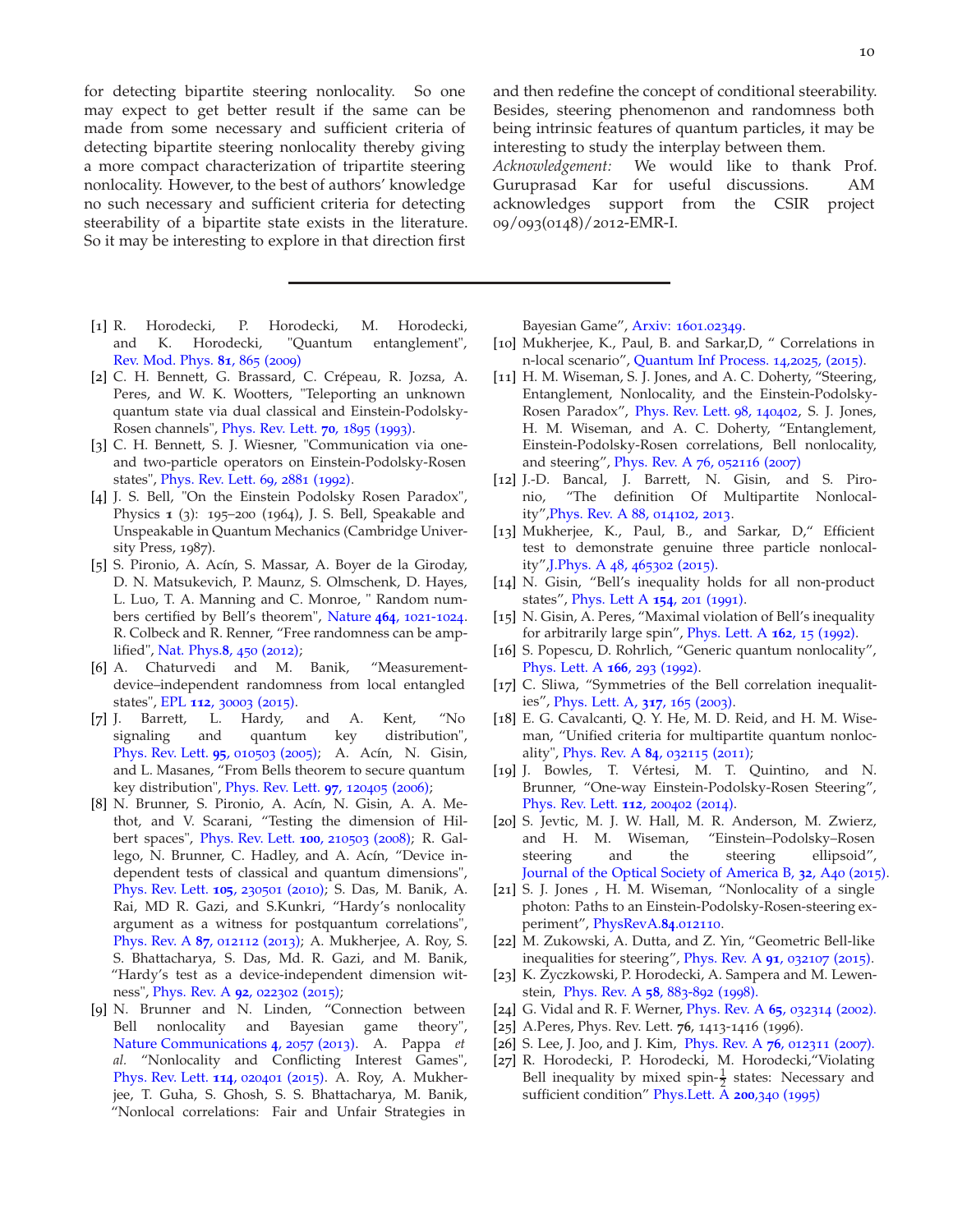- <span id="page-10-2"></span>[28] C. Eltschka and J. Siewert[,Ph](http://journals.aps.org/prl/abstract/10.1103/PhysRevLett.108.020502)ys. Rev. Lett. **108**, 020502,(2012).
- [29] J. Siewert and C. Eltschka[,Ph](http://journals.aps.org/prl/abstract/10.1103/PhysRevLett.108.230502)ys. Rev. Lett. **108**, 230502,(2012).
- <span id="page-10-11"></span>[30] C. Eltschka and J. Siewert, Quant. Inf. Comp. **13**, 210,(2013).
- <span id="page-10-3"></span>[31] B. Paul, K. Mukherjee, D. Sarkar, "Nonlocality of threequbit Greenberger-Horne-Zeilinger-symmetric states", [Phys. Rev. A](http://dx.doi.org/10.1103/PhysRevA.94.032101) **94**, 032101 (2016).
- <span id="page-10-4"></span>[32] M. A. Nielsen and I. L. Chuang, "Quantum computation and quantum information", Cambridge University Press (2000).
- <span id="page-10-0"></span>[33] C. Jebaratnam, "Detecting genuine multipartite entanglement in steering scenarios", [Phys. Rev. A](http://journals.aps.org/pra/abstract/10.1103/PhysRevA.93.052311) **93**, 052311 (2016)
- <span id="page-10-1"></span>[34] G. Svetlichny, Phys. Rev. D **35**, 3066 (1987).
- <span id="page-10-8"></span>[35] N. Brunner and T. Vertesi, "Persistency of entanglement and nonlocality in multipartite quantum systems", [Phys. Rev. A](http://journals.aps.org/pra/abstract/10.1103/PhysRevA.86.042113) **86**, 042113 (2012)
- <span id="page-10-9"></span>[36] H. J. Briegel and R. Raussendorf, "Persistent Entanglement in Arrays of Interacting Particles", [Ph](http://journals.aps.org/prl/abstract/10.1103/PhysRevLett.86.910)ys. Rev. Lett. **86**, 910(2001).
- <span id="page-10-10"></span>[37] B. Paul, K. Mukherjee, A. Sen, D. Sarkar, A. Mukherjee, A. Roy, S. Bhattacharya "Persistency of Genuine Correlations Under Particle Loss", [Arxiv:](http://arxiv.org/abs/1609.02969v1) 1609.02969v1;
- <span id="page-10-12"></span><span id="page-10-6"></span>[38] S. Rana, P. Parashar, "Maximally discordant separable two-qubit *X* states", [Quantum Inf. Process \(](http://link.springer.com/article/10.1007/s11128-014-0865-0)2014) **13**: 2815 .

<span id="page-10-13"></span>[39] K. Kraus, States, Effects and operations (Springer-Verlag, Berlin, 1983).

### <span id="page-10-5"></span>**1. Amplitude damped noisy state**

Mathematically, amplitude damping is represented using Krauss operator formalism[[32](#page-10-4), [39](#page-10-13)]. After passing a qubit state *ω* through an amplitude damping channel, the resulting noisy state is given by:

$$
\theta_{AD}(\varrho) = F_0 \omega F_0^{\dagger} + F_1 \omega F_1^{\dagger} \tag{30}
$$

where  $F_0 =$  $(1 0)$  $\int_0^1 \sqrt{1-\gamma}$  $\overline{ }$ and  $F_1 =$  $\begin{pmatrix} 0 & \sqrt{\gamma} \\ 0 & 0 \end{pmatrix}$  are the Krauss operators used for representing the amplitude damping operation. When each of the three qubits of a tripartite state $(\rho)$  is passed individually through an amplitude damping channel characterized by parameter  $\gamma$ , noisy version of the state is given by:

$$
\varrho_{AMP} = P(W_i \bigotimes W_j \bigotimes W_k) \varrho P(W_i \dagger \bigotimes W_j \dagger \bigotimes W_k \dagger)
$$
\n(31)

where  $P(W_i \otimes W_j \otimes W_k)$  denotes all possible permutations of the Krauss operators *W<sup>i</sup>* , *W<sup>j</sup>* , *W<sup>k</sup>* over possible  $i, j, k \in \{0, 1\}$ . In this context, noisy version of the state  $|\psi\rangle\langle\psi|$ (Eq.([24](#page-6-3))) is given by:

$$
\Psi = \begin{pmatrix}\n\lambda_0^2 + \gamma^2(\lambda_1^2 + \lambda_2^2) & 0 & 0 & 0 & 0 & \nu \lambda_0 \lambda_1 & \nu \lambda_0 \lambda_2 \\
0 & \nu \gamma \lambda_1^2 & \nu \gamma \lambda_1 \lambda_2 & 0 & 0 & 0 & 0 \\
0 & \nu \gamma \lambda_1 \lambda_2 & \nu \gamma \lambda_2^2 & 0 & 0 & 0 & 0 \\
0 & 0 & 0 & 0 & 0 & 0 & 0 & 0 \\
0 & 0 & 0 & 0 & \nu \gamma (1 - \lambda_0^2) & 0 & 0 & 0 \\
\nu \lambda_0 \lambda_1 & 0 & 0 & 0 & \nu^2 \lambda_1^2 & \nu^2 \lambda_1 \lambda_2 & 0 \\
\nu \lambda_0 \lambda_1 & 0 & 0 & 0 & 0 & \nu^2 \lambda_1 \lambda_2 & \nu^2 \lambda_2^2 \\
0 & 0 & 0 & 0 & 0 & 0 & 0 & 0\n\end{pmatrix}
$$
\n(32)

where  $\nu = 1 - \gamma$  measures the resistance to noise by Ψ.

### <span id="page-10-7"></span>**2. Numerical Observations**

Below we present some numerical observations related to the results as discussed in the main text.

| .'hannel                    | State Parameter                        |                    | Noise Parameter Bell nonlocal Conditional Steerability Range of advantage |                                       |
|-----------------------------|----------------------------------------|--------------------|---------------------------------------------------------------------------|---------------------------------------|
| Depolarization              | $=-0.6, \lambda_2=0.07$<br>$\Lambda$ 1 | 0.6594<br>$\alpha$ | 0.359                                                                     | $' \in [0.359, 0.6594)$<br>$\alpha^L$ |
| Amplitude Damping $\lambda$ | $= -0.001, \lambda_2 = 0.9011$         | > 0.70             | 0.31                                                                      | $\nu \in [0.31, 0.70)$                |

Table I: The table gives example of conditionally steerable Bell-local states(for some fixed state parameters) from each of two families Υ and Ψ.